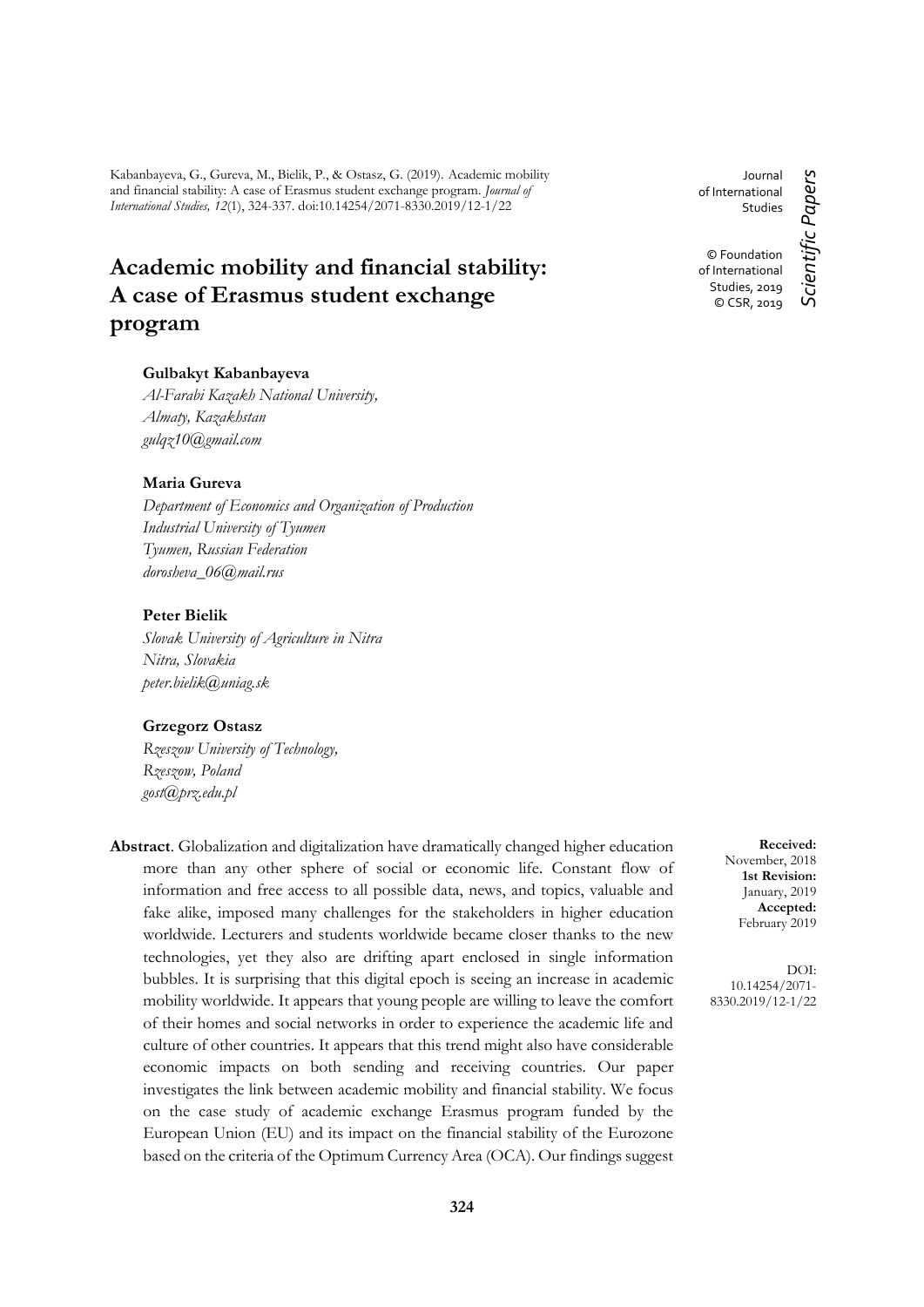that academic mobility indirectly improves financial stability in four fields: First of all, it enhances future labour mobility. Second, it decreases path-dependence and homogenizes policy preferences. Third, it induces more intensive trade relations. And finally, it increases international solidarity which is very important for such multi-national complex projects as the EU.

**Keywords:** academic mobility, Erasmus program, financial stability, higher education, Optimum Currency Area, intercultural exchange.

**JEL Classification:** I22, E42, N14

## **1. INTRODUCTION**

The importance of education in the efforts towards national and international development, at the national and at the international levels, has been emphasized on different national, in different countries across the globe, and international platforms (see e.g. Magrane et al., 2018; or Oprea & Stoica, 2018). Indeed, looking at the Millennium Development Goals (MDGs), goal number two was to achieve universal primary education. Further, the inclusion of education in the Sustainable Development Goals (SDGs), which is SDG goals number four, i. e. "quality education". The United Nations (UN) (2011), demonstrates the importance attached on education as an important economic driver. Indeed, according to Mathew and Balachandran (2018) education levels are considered to be an important indicator of human and economic development at various levels across the globe. Accordingly, with globalization, and the resultant integration, there has been an increased emphasis on the importance of aligning education systems to the emerging globalization phenomenon (Harrison 2018). Furthermore, Linda et al. (2018) stress the importance of the new technologies in higher education that become inevitable due to the wide spread and Internet and social networks that penetrate every sphere of our lives. These endeavors have been orientated towards equipping the global citizens with the skills and competencies required to thrive in an increasingly integrated world and drive human and economic development.

With increased integration at the global level, academic student mobility has emerged as a key initiative (Gulicheva & Osipova, 2017; or Golob & Makarovič, 2018). Academic mobility involves moving a person from one educational institution to another, to teach or study, for a period of one year, with an objective of sharing learnings and improving the global academic system (see Altbach & Knight, 2007). However, there are challenges that impede the effectiveness and efficiency of academic systems from serving the purpose they are intended to at the global level. Moreover, these challenges also impede the effectiveness of academic mobility as an initiative in fostering higher international educational standards. Accordingly, for education systems across the world to play the intended roles in fostering human and economic development, it is important for the policy makers, and all the stakeholders in the education sector wot work together to identify and address various challenges in higher education and academic mobility.

## **2. LITERATURE REVIEW**

There are various global challenges facing higher education. A scrutiny of these challenges will show that they are closely related and will have a collective impeding effect on the use of academic programs and the general education systems to achieve the goals of a country and the global community, more so considered in the context of the globalized international community. At the very core of their purpose, higher education institutions have a responsibility of engaging in academic work, including teaching,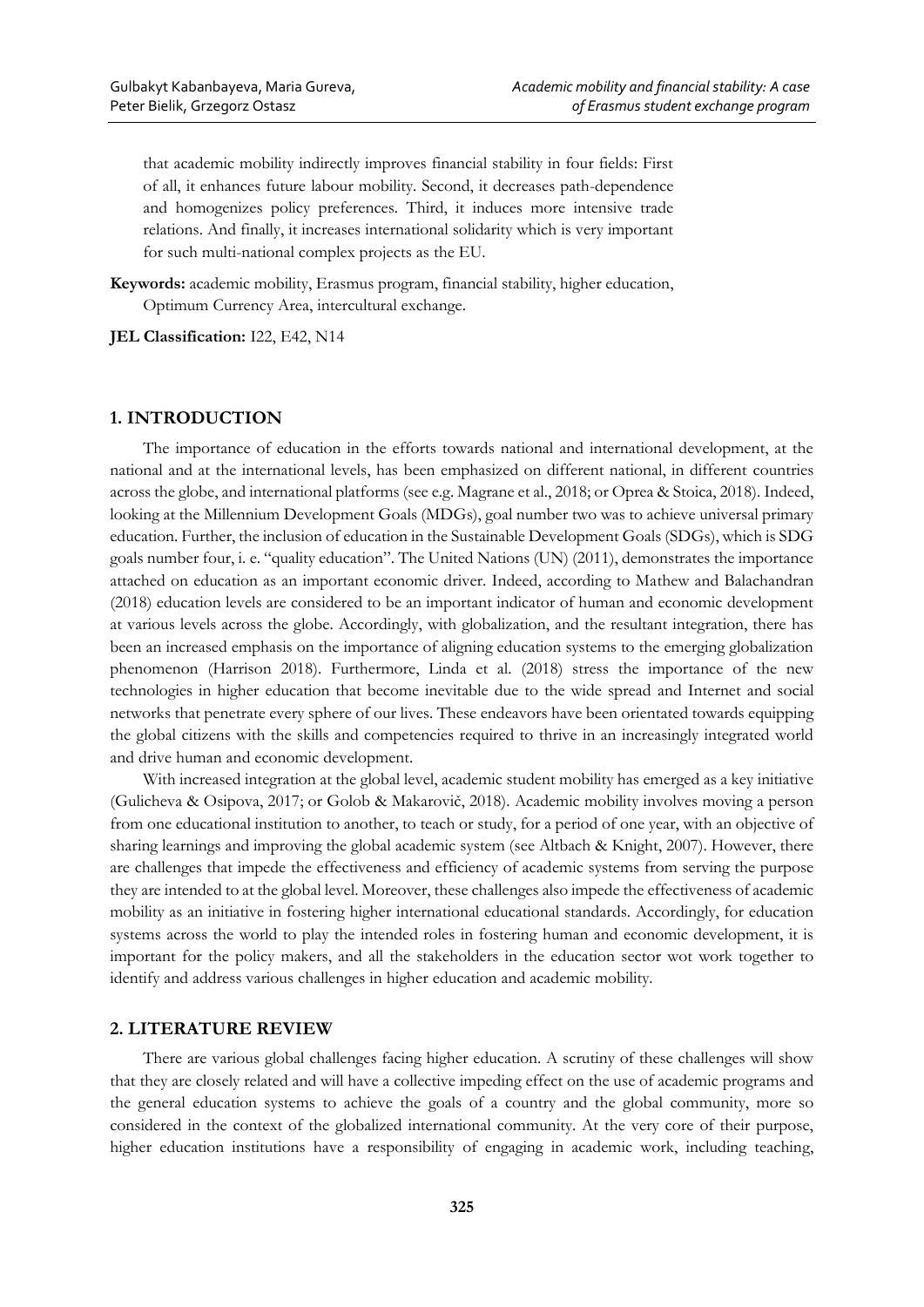research, and other activities that equip students with the skills and competencies to be productive citizens and foster the development of research and knowledge that promotes human and economic development (Kalyugina et al., 2015; Tvaronavičienė et al. 2017; or Kahle et al. 2018). However, with globalization, institutions of higher learning may have strayed from this mandate, which is one of the main global challenges for higher education and academic mobility (Strielkowski et al. 2018). With regard to the above, Knight (2013) aptly demonstrates the negative effects of internationalization of education, including commercialization of education, diploma and accreditation mills, international rankings and the brain race. In agreement, Shin and Harman (2009) observed that universities have been transformed into for-profit institutions, which has impacted the way courses are delivered, and may also have compromised the quality of higher education.

Essentially, in the article, Knight argues, a position that Shin and Harman concur with, that with internationalization of education, institutions of higher learning may be focusing so much on making more money from the increasing number of enrolees and may stray from providing quality education in response to the demands of the labour market. Such an approach would therefore be deemed as using such institutions to provide students with the papers or credentials that the job market demands of them, rather than imparting the skills, competencies, and the knowledge required to thrive in the job market. It is in this context that Knight (2013) argues that institutions of higher learning may be very much focused on achieving higher rankings in the competitive global education sector and may within the course of doing so not deliver on their mandate in promoting human and economic development. The implications of this situation are that while globalization and the subsequent internationalization of education may have been beneficial in some ways, it may have given rise to other challenges.

There are other aspects directly associated with the nature of the higher education system, which are also challenges to global education and student mobility. One such challenge is curriculum development and implementation. Despite the fact that there has been increased integration brought about by globalization, there still exists differences in the curriculums of different countries across the globe. Indeed, according to Shin and Harman (2009) different countries will develop and implement their own curriculums in line with their national agenda. Accordingly, curriculum disparities across the globe, considered in the context of global education pose a major challenge to global education and academic mobility because when different countries have different curriculums, then it is detrimental to the pursuit of integration. In addition, with such differences, students or instructors may have difficulties moving from one institution to another in line with the academic mobility objectives because they are not familiar with the curriculum used in the other country. It would therefore be important for different countries; governments, governments' agencies, and regulating bodies to work together to foster integration in education to support the globalization agenda. Elken (2017) pointed out that in Europe, there has been a pursuit of standardization through the Bologna Process, which seeks to standardize curriculum, testing, credit hours, and degree award requirements. Altbach and Knight (2007) make similar observation and argue for the internationalization and standardization of curriculum to support integration and academic mobility across the globe. Such an approach would then foster integration and promote global education and academic mobility because a change or cross border movement would not result in a change of curriculum and subsequently, pedagogical methodologies.

Another challenge for global education and academic mobility are the numerous challenges in the environment, more particularly the disruption of jobs, changing work demands, and global development focus. In the recent past, there has been a lot of focus on science and technology, as a driver of economic development, which according to Hendry et al. (2017) has seen a commensurate focus on mathematics, sciences, and other related subjects in curriculum and instructions in institutions of higher learning or in entire academic curriculums. While such a focus may be aligned to the general trends, it may also result in a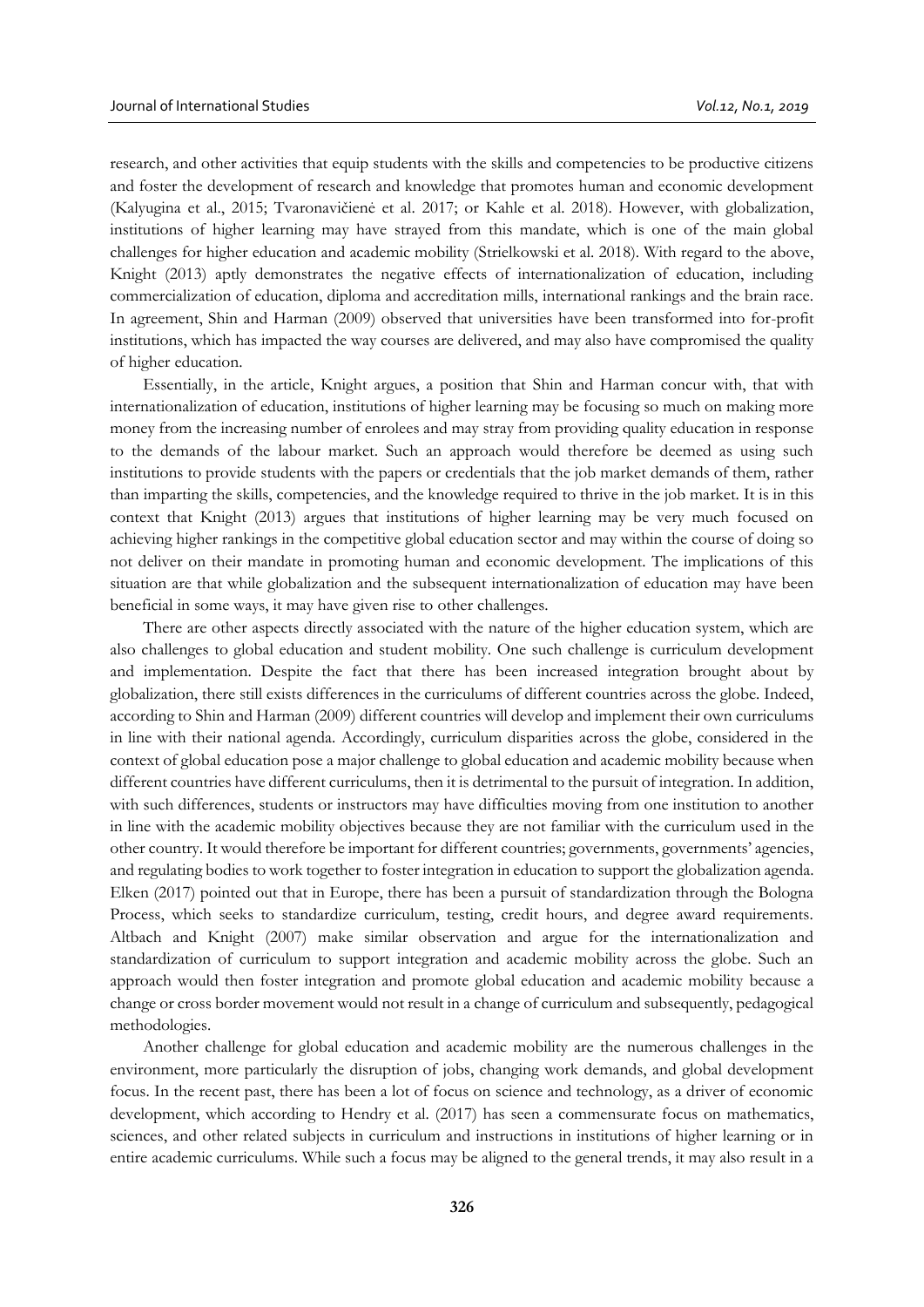shift of focus from other subjects, such as arts, which in the long term may be detrimental to the global economy.

Indeed, according to De Luna Gallardo et al. (2016), Ushakov et al. (2017) or Mathew and Balachandran (2018) the changes in the skills, competencies, and knowledge required in the labour market, or in line with the national agenda of specific countries, precipitates the development and implementation of curriculums that support the achievement of the desired goals and objectives. Changing demands of the global employer and skills and competencies disparities. These arguments demonstrate that the disruption of jobs and the subsequent skills and competencies requirements, place a commensurate demand on education systems to be more responsive to the demands of the job or labour market which is crucial for the processes such as deepening and fostering EU integration (see Chamberlin, 2015). Similarly, Knight (2013) observed that the changes in the operating in the operating environment, or more specifically, the labour market, may place a lot of pressure on institutions of higher learning necessitated by the need to be more responsive to the demands of the labour market. While universities strive to be innovative and meet the demands of the labour or job market, the rapid changes are placing a lot of demands on universities, especially in regard to curriculum development and implementation vis-à-vis the demands of the labour market. Such a trend necessitates a focus on continuous environmental scanning and collaboration, which will ensure that educational institutions are more responsive to the changes in the operating environment. Indeed, collaboration has been cited as a must use approach in ensuring the responsiveness of the global higher education educational system.

Another challenge for global education and academic mobility is the increasing cost of education. According to Knight (2013), the escalating cost of the traditional university 4-year degree program is becoming prohibitive to the efforts geared at mass higher education or increasing the number of people with such credentials. Indeed, in most countries, as observed by Altbach and Knight (2007), there has been an increase in the cost of acquiring tertiary education, including college diplomas, degrees, and other postgraduate credentials, which may be prohibitive. Indeed, the recommendations by Basillote et al. (2016) that the government of Singapore should create value and strive to decrease the overall cost of education for students is further evidence that the cost of education has been escalating. With an increase in the cost of higher education, students, in the absence of getting a scholarship or other grants, may not be willing and able to move from one institution to another, because such transfers, even in the short-term as is the case in academic mobility, may translate into further increases in the total cost of education for the student. It is therefore imperative, as Stafford-Smith et al. (2017) suggest, for governments and other stakeholders to work together; to collaborate and provide value through reduced cost and improved quality of education to promote global integration and academic mobility to drive human and economic development.

Other challenges for global education and academic mobility include legal and political factors. According to Collins et al. (2017), government and regulatory agencies are also a major challenge to global education and academic mobility. Governments will require students to obtain documents, such as student visas and work permits and may also take other actions which constitute travel regulation and restrictions. Such actions may impede cross border and international movements, which may dissuade students from travelling to other countries for education. In addition, with increased competition globally with the establishment of internationally renowned institutions in local economies such as Singapore, local institutions and students may be disadvantaged, which according to Lim and Pham (2016) may breed hatred or heightened anti-foreign sentiments. Such a trend my combine with the exit of global institutions of higher learnings from global economic hubs such as Singapore, and will be a major challenge to education systems, especially in countries such as Singapore.

International student mobility is one of the key tools how to face all the challenges presented above. Student mobility represents an effective tool how to tackle many issues related to education and labour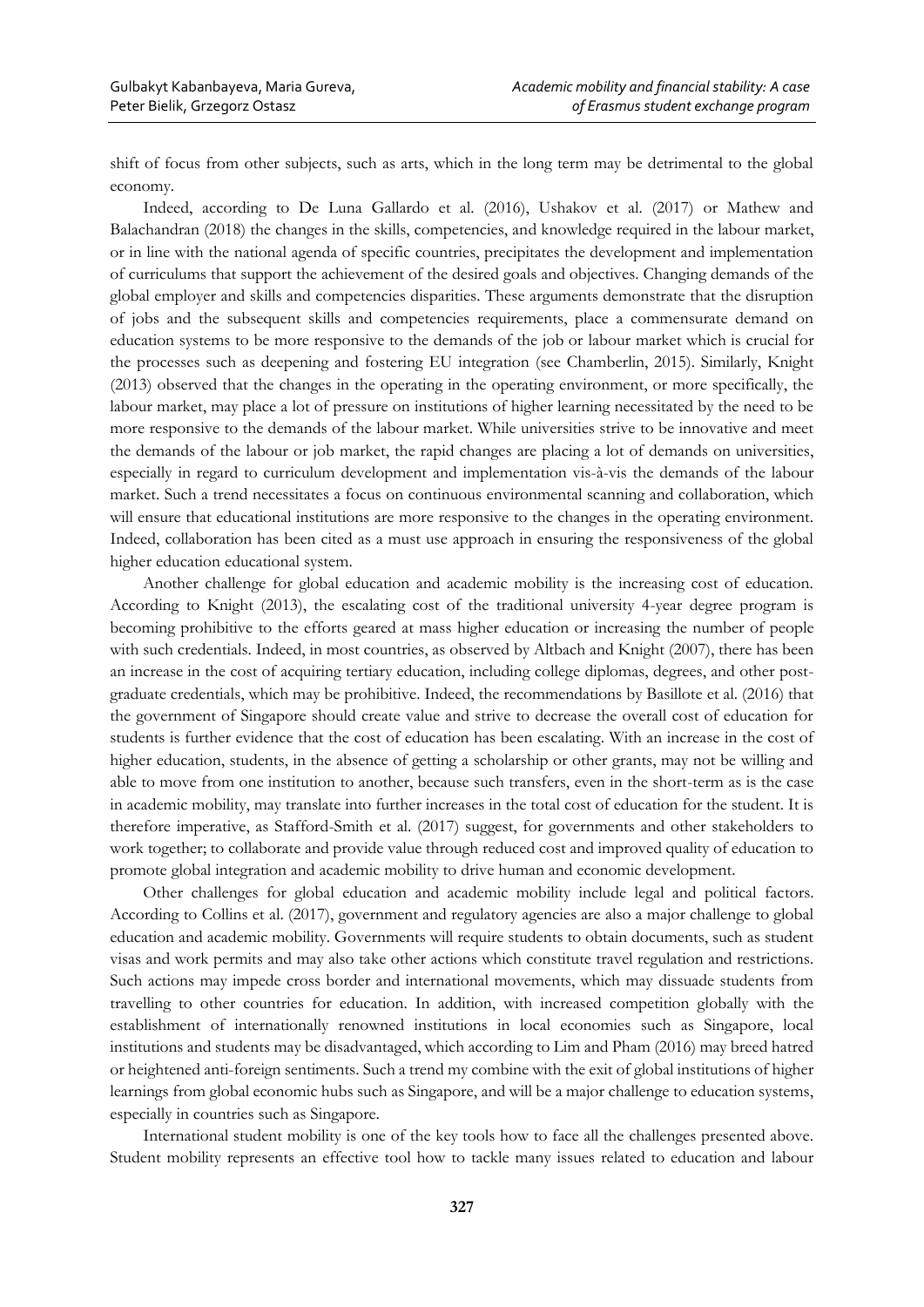market. This paper uses an example of the EU Erasmus program in order to demonstrate how international student mobility might (among other things) yield in a number of beneficial gains for the financial stability. Even though this process is often happening indirectly and it not easy to trace, multiple body of evidence demonstrates that there are impacts on labour market, banking system, as well as on the other economic and social aspects of everyday life. In the rest of the paper, we will outline our case and provide evidence and arguments for its support.

#### **3. METHODOLOGY AND DATA**

One of the best and longest-lasting initiatives in student mobility and international cooperation of the universities can be found in European Union (EU). It can boast one of the most popular and long-lasting academic exchange programs called "Erasmus" which celebrated its 30th anniversary last year. Erasmus (and acronym for the "European Community Action Scheme for the Mobility of University Students") program was conceived by the European Commission in June 1987 as a framework fostering the international cooperation in tertiary education (Pépin, 2007; or Hronec and Štrangfeldová, 2013). Even though several EU countries with their own academic exchange programs were against such centralized approach and the original proposition was delayed, the very first years proved to be a great success for the program.

In 1995, Erasmus program was incorporated with other educational initiatives under the name of Socrates, followed by Socrates II in 2000, the Lifelong Learning Program (LLP) in 2007 and transformed into Erasmus+ from January 2014 (see Figure 1). Erasmus+ unites the LLP, Youth in Action and several other programs and is once again becoming a symbol of the integration, representing the EU's commitment to education and training which has been outlined in the Lisbon Treaty (Grove 2013).



In spite of the very short time span between the launch of Erasmus program and the beginning of the new academic year back in 1987, a total of 3 244 students enjoyed the benefits of the program during the school year of 1987-1988. Within four years, the number of participants grew more than ten-fold and at the end of the millennia the number of students rose as high as 107 654. Up until now, there were more than 3 million students who took part in Erasmus program (see Figure 2).

Despite its modest start, Erasmus program gained lots of publicity and popularity and is often regarded as one of the flagships of European integration as it represents the benefits of free movements, education spill-overs, as well as cultural exchange (Paptsiba, 2009). The LLP's budget for the period 2007-2013 reached 7 billion EUR which is approximately 0.70 % of the total EU budget and was further approved at a growth rate of 40 % for the next budgetary period (González et al., 2011; or Vassiliou, 2013), despite the cuts in overall EU budget (European Commission, 2013).

The launch of the Erasmus student exchange program was not at all smooth. Yearly budget deficits caused by the recession and the sovereign debt crisis in 2011 and 2012 resulted in  $\epsilon$ 8.5 billion revenue shortfall and according to the European Commission (2012), it was expected that the first areas to be damaged (leading to the cuts in budgets and funding) would be academic cooperation projects involving schools, adults and vocational training. This threat has outraged most participants and led to launching of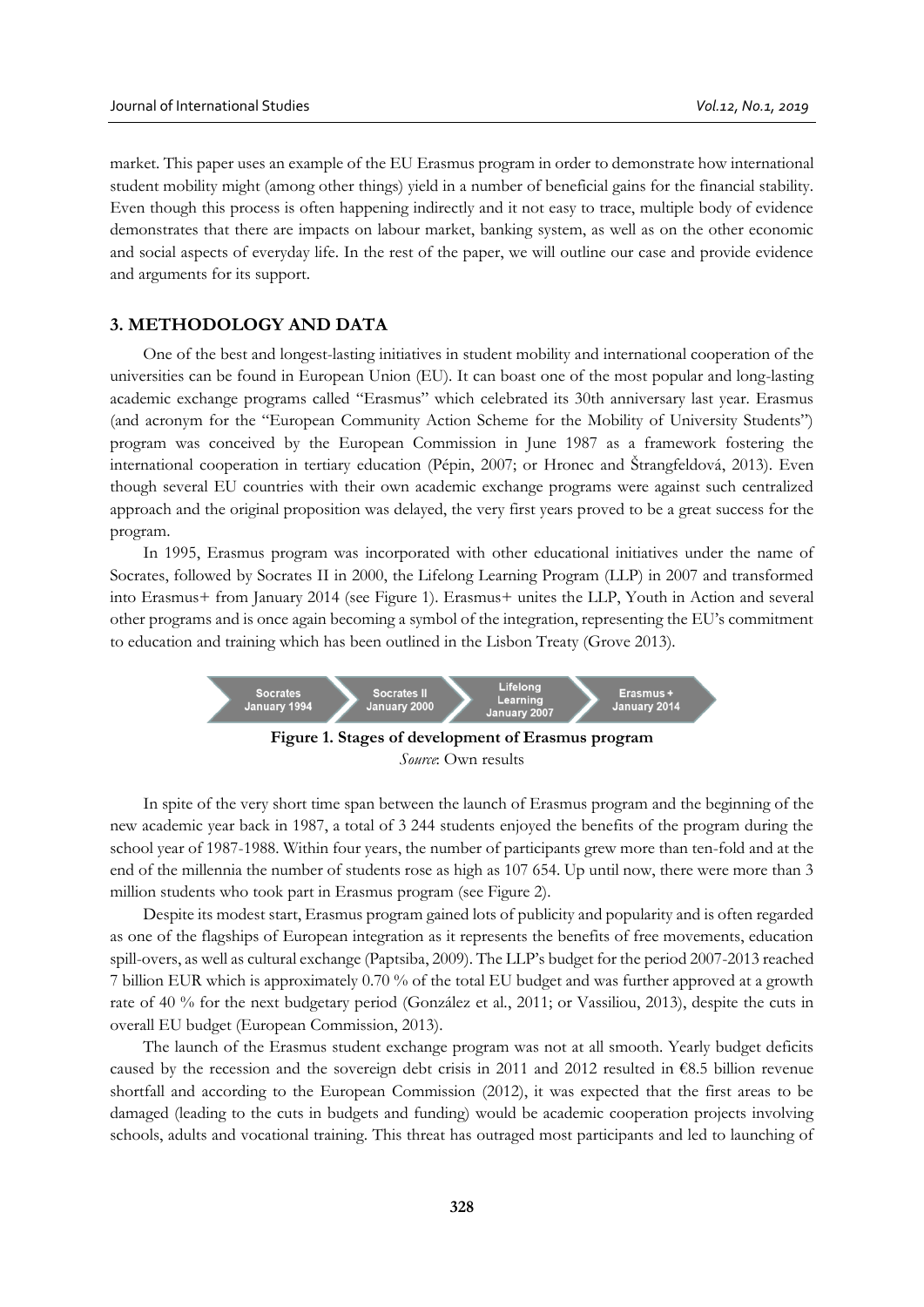the very first European Citizens' Initiative Fraternité 2020 which managed to defend Erasmus and similar educational projects (González et al., 2011).



**Figure 2. Number of students participating in Erasmus program (1987-2017)** *Source*: European Commission (2018)

The average monthly EU grants received by the students participating in Erasmus program are quite modest and range from 270 EUR in France, Germany or UK to 150 EUR in Bulgaria, Estonia, or Poland (European Funding Guide 2018). In order to solve this issue, many countries complement the EU grant from local, regional or national sources. Even so, the popularity of Erasmus among students is soaring (see Figure 3). Perhaps, this is due to the fact that young Europeans understand the potential of Erasmus and all the advantages it provides in a form of increasing the employability through acquiring new skills and knowledge, learning new languages, getting to know new cultures and habits and building social ties all around European continent. A recent study by the European Union showed that participation in Erasmus program increases the probability of finding employment by over 40 % (European Union, 2017).

And this is not to mention the favourable demographic impact of the student mobility. In a study entitled "The Erasmus impact study" it has been estimated that about 25% of the students participating in the program met their long-term partner while studying abroad and for its whole duration, Erasmus was probably responsible for over 1 million newborn babies (European Union, 2017).

Thence, Erasmus program represents a non-negligible share of the EU educational budget. One should realize, that Erasmus+ and other student exchange and training programs would be the first to undergo budget cuts in case of economic complications (e.g. severe economic crisis). This, however, jeopardizes the security that such program should be offering and may discourage participation – especially of those from less developed regions for whom such help would be most beneficial. That is, on the one hand, EU promotes Erasmus as the symbol of integration success, yet on the other hand, it is prepared to use it as a crisis buffer, although this very project might be one of the factors preventing and mitigating such crises.

Among a plethora of theories that attempt to predict the severity of crises, one of them that focuses on the feasibility and costs of currency areas - the theory of the Optimum Currency Area (OCA) developed by Robert Mundell (1961) – is particularly interesting with regard to our thesis of Erasmus program being able to serve as a tool for endorsing financial stability in the EU. The hypothesis we are trying to scrutinize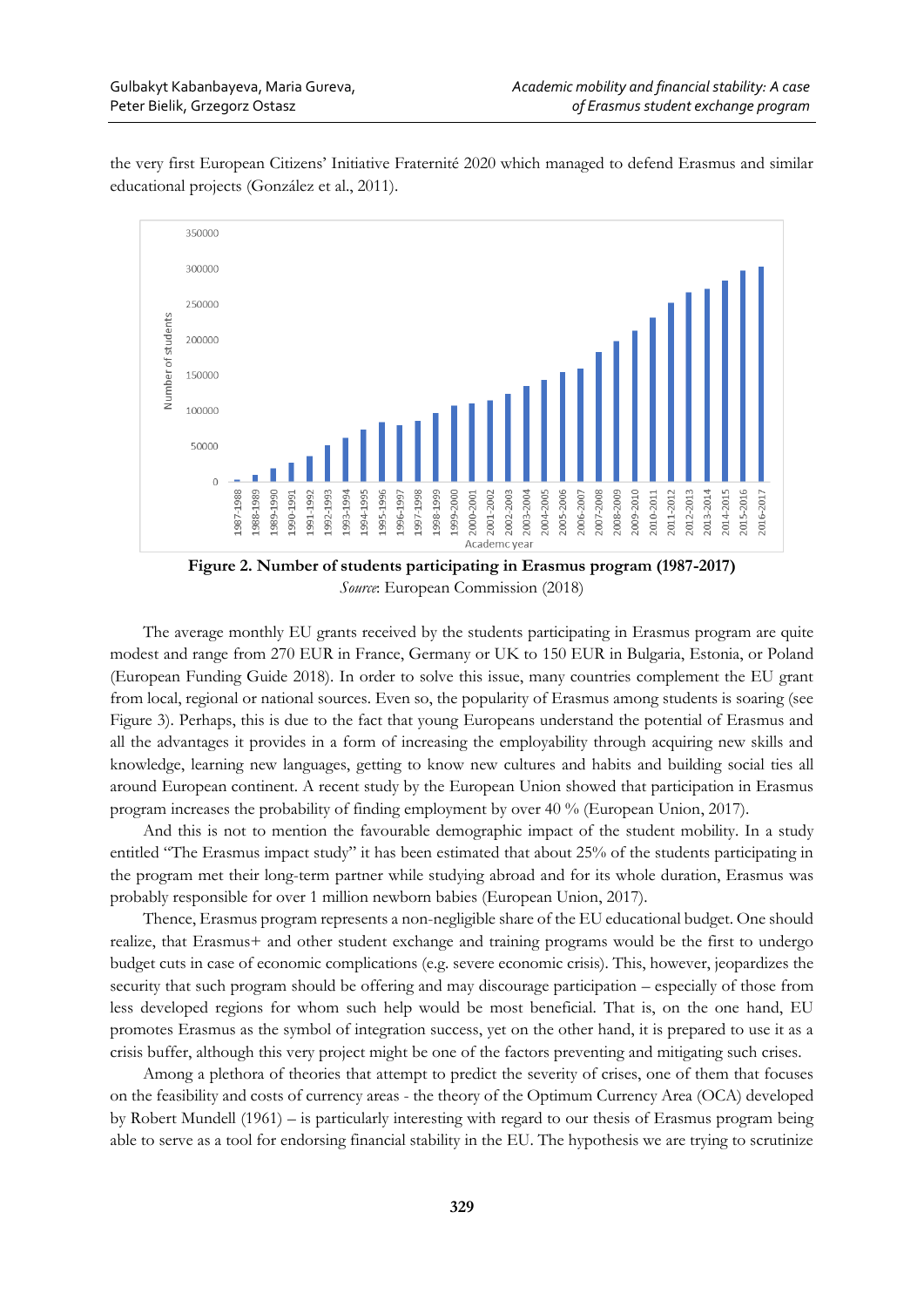

is that Erasmus exchange programme has a positive impact on financial stability and a negative impact on the costs incurred once a country (or a block of countries such as the EU) is hit by an economic recession.

**Figure 3. Average monthly EU grant (in EUR) and duration of stay (in months) in 2000-2012** *Source*: European Commission (2018)

It becomes clear that there are active ways currency areas can improve their future stability. Although they may not be always perfectly apparent and often can take years or decades to manifest, one can see that it is crucial for the currency areas to pursue these long-term strategies (possibly along with other short-term ones) to ensure stable development and prevent unnecessary turmoil.

## **4. RESULTS AND IMPLICATIONS**

It has long been debated whether or not the EU is or is not an Optimum Currency Area. In economic theory, Optimum Currency Area (also called an "optimal currency region" represents a geographical region in which the economic efficiency from sharing a single currency would maximize the benefits the entire region (Quah 2016). The seven criteria of OCA (four original one coined by Mundell (1961) and three additional ones added later by his colleagues and followers) are presented in Table 1 that follows.

The early theories on OCA by Mundell (1961), McKinnin (1963), or Kennen (1994), based their predictions on Keynesian macroeconomic theory and were rather pessimistic. They predicted very high costs caused by rising unemployment due to the shocks. However, this view was moderated by the monetary economists in the 1970s who claimed that workers focused on real (rather than nominal) wages and the adverse effects were not so strong (Matthes, 2009).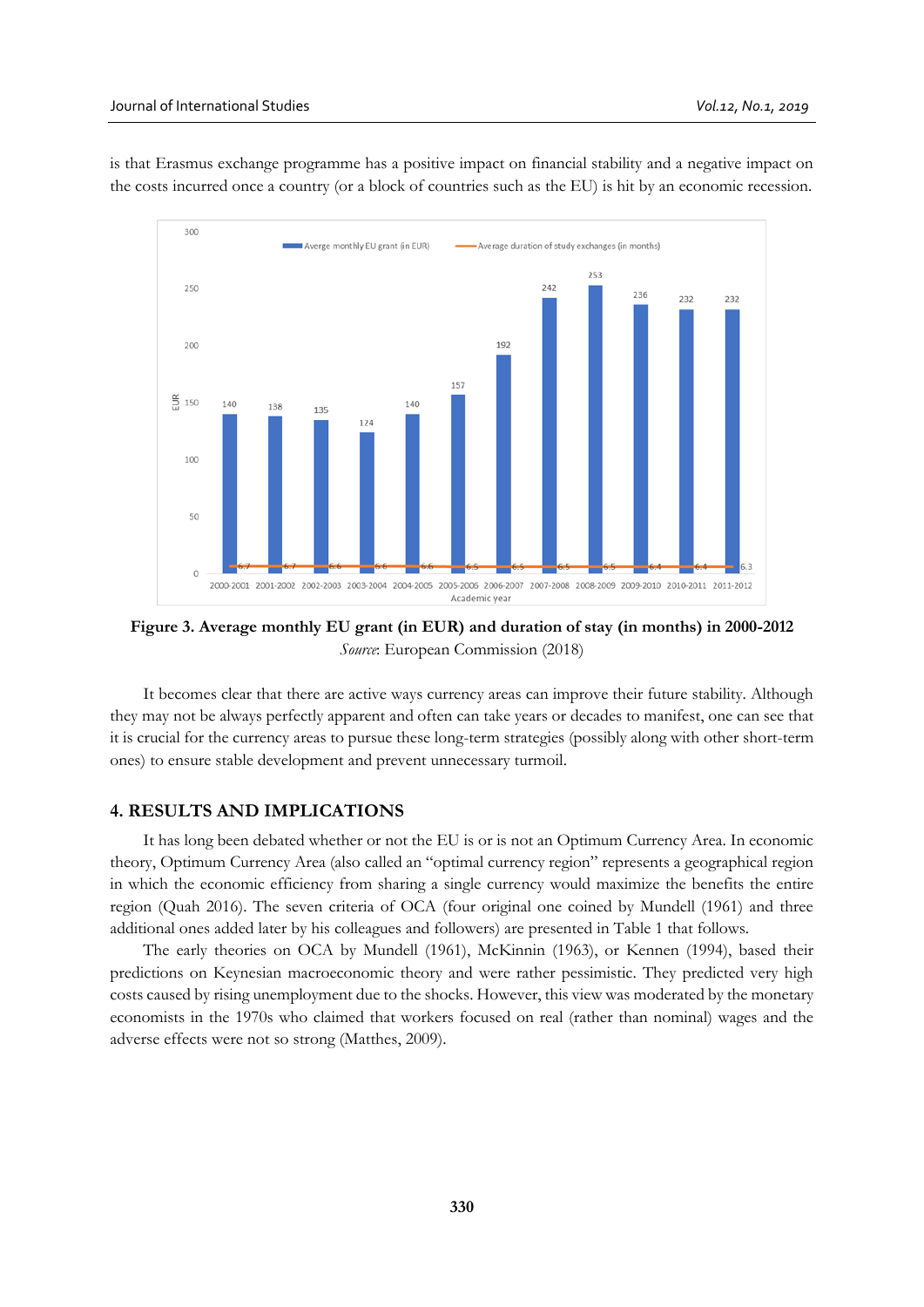Table 1

| No.            | Criterion                                                                          | Comments                                                                                                                                                                 |
|----------------|------------------------------------------------------------------------------------|--------------------------------------------------------------------------------------------------------------------------------------------------------------------------|
|                | Labour mobility across the region                                                  | Physical ability to travel (visas, workers' rights, etc.),<br>lack of cultural barriers to free movement (such as<br>different languages) and institutional arrangements |
|                | Openness with capital mobility and price and wage<br>flexibility across the region | Forces of supply and demand automatically<br>distribute goods and money to where they are<br>required                                                                    |
|                | Existence of the risk-sharing system (automatic<br>fiscal transfer mechanism)      | Redistributing money to areas and sectors which are<br>adversely affected by the first two characteristics                                                               |
| 4              | Similar business cycles for member countries                                       | Recession is one country is likely to be followed by<br>the others                                                                                                       |
| $\overline{5}$ | Production diversification                                                         | Assumptions of monopolistic competition and the<br>theory of the firm and consumer                                                                                       |
| 6              | Homogeneous preferences                                                            |                                                                                                                                                                          |
|                | Commonality of destiny                                                             |                                                                                                                                                                          |

Optimum Currency Area (OCA) criteria

*Source*: Own compilations based on Mundel (1961) and Kennen (1994).

One of the disadvantages of the OCA is that it only provides the intuitive guidelines for studying whether the countries in question form a currency union. The theory does not specify any thresholds that the member countries need to surpass in order to achieve the OCA provisions. In spite of these limitations, some authors tried to develop indices and several countries used the OCA criteria (either implicitly or explicitly) in order to decide whether a given country should join the Eurozone (see e.g. Rose and Engel, 2002; or Baldwin and Wyplosz, 2012). However, none of these measures were widely accepted and the concept of OCA is unable to give us concrete answers.

The theory that changed the way economists looked at the OCA theory and its main criteria was the endogeneity theory developed by Frankel and Rose (1996). They used a sample of 20 OECD countries and developed an empirical link between the intensity of trade between countries and their business cycle synchronization. Consequently, they argued that by joining a currency union the costs of international trade decrease and the volume increases, therefore the business cycle synchronization would follow (Frankel and Rose 1996).

These views were fostered by the actual launch of the Eurozone project in 1999 and 2002 that introduced a single European currency and provided a new impulse to the economists who studied various forms of currency unions. These researchers then analyzed the OCA theory in the view of Eurozone and refined their theories using newly available sources of data. For example, Fidrmuc (2004) used a dataset from the 1990s and encompassing the data on intra-industry trade in Europe. Although he failed to detect any link between the general trade volume and the business cycles, he found significant evidence of the facts that intra-industry trade induces business cycle convergence. Also, Schiavo (2008) confirmed that endogeneity (especially on the European financial markets) and showed that capital markets integration increases the output correlation between countries.

On the other hand, Matthes (2009) claims that the endogeneity force can be offset by divergence inducing effects, especially the real interest rate decreases in the outset of the European monetary union. Other researchers contrast the OCA endogeneity theory with the specialization theory which claims that integration pushes countries towards a more specialized production (Mongelli, 2005). Such shift would make the currency union members less diversified and more vulnerable to supply shocks.

Finally, some researchers adopt a more conservative approach and point out that one carefully distinguishes the effects of different EU-wide developments (either initiatives or policy implications) and the effect of Eurozone and Euro currency (Willett et al. 2010). They claim that only further research can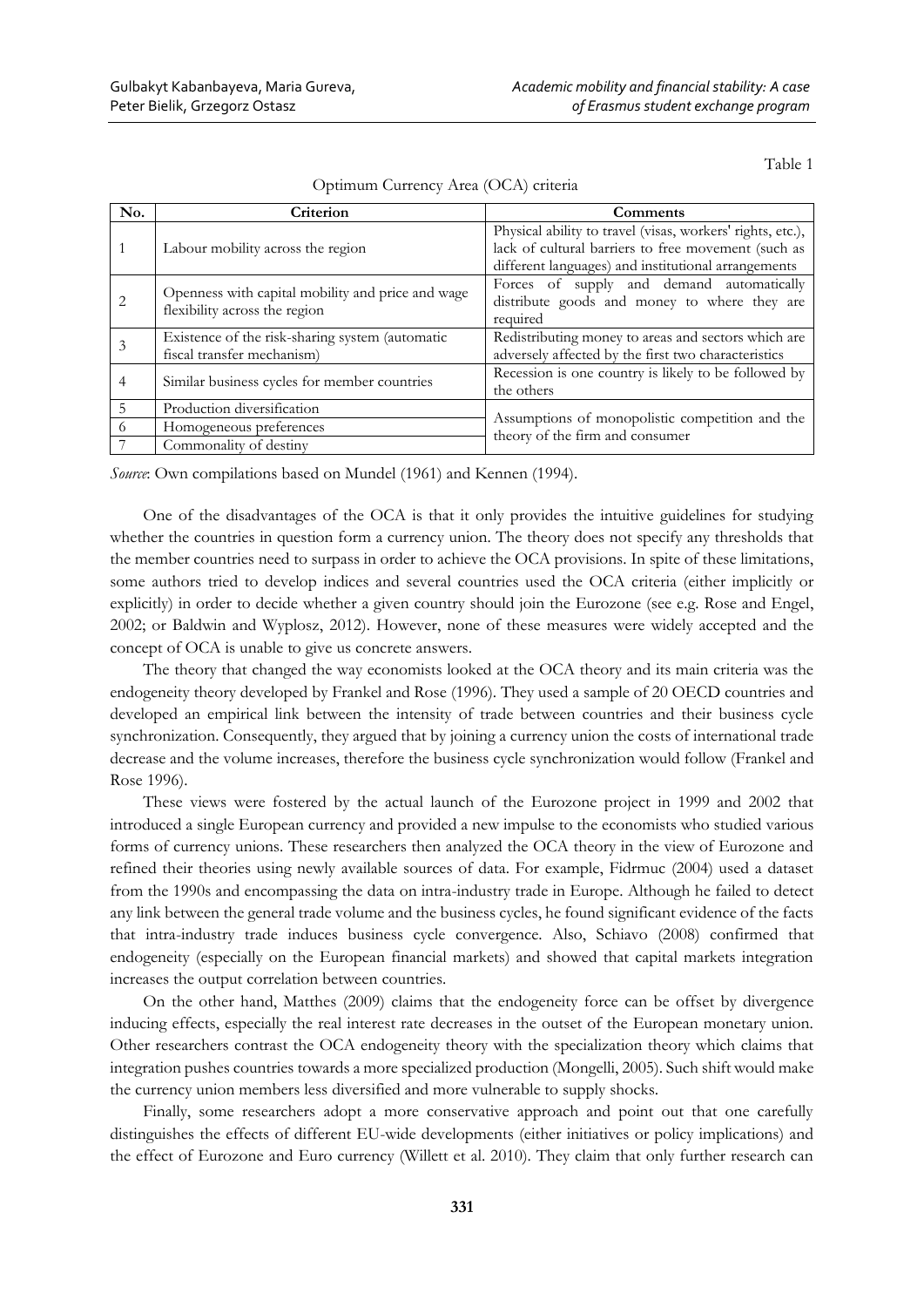show the real endogeneity effects, aligning with some of the original claims of Frankel and Rose (1998) who admitted that the effects could take decades to truly manifest

With regard to the above, one can find a link between OCA theory provisions and academic exchange programs, just like Erasmus. In general, Kincl et al. (2013) divide te research on academic exchange program can be divided into two wide categories: i) answering the question, whether these programs serve any purpose or, ii) whether these programs represent a waste of public money. The second approach examines specific features and the impacts (which they find to be mostly positive).

Messer and Wolter (2006) compare the costs and benefits of exchange programs. They study a sample of students from Switzerland and find that while participation in exchange programs is correlated with better starting salaries and higher probability of postgraduate studies, this relationship is not causal. On the other hand, Keogh and Russel-Roberts (2009), conclude from a similar type of study that student mobility does lead to knowledge and skills spillovers. Moreover, they argue that the international experience provides participants with improved ability to compare and critically assess development in their home country.

One of the most pronounced effects of student mobility is an increase in their overall labour mobility. Parey and Waldinger (2010) show that the student mobility experience increases the probability of working in a foreign country by 15%. This effect is mostly concentrated in the countries in which the students previously studied. This result implies that part of the skills acquired is labour market specific.

In addition, Erasmus exchange program was also envisaged to promote the European identity. While some conclude that these effects are offset by the student pre-selection and claim that Erasmus participants are actually those who already shared the common European identity (Kuhn 2012), the majority of research confirms that this aim is being successfully pursued and students identify themselves as more European once returned (Demirkol, 2013). Table 2 that follows offers a comprehensive classification of some of the selected relevant studies on this topic.

Table 2

| Study                      | Overview of main results                                                                                                                                                |
|----------------------------|-------------------------------------------------------------------------------------------------------------------------------------------------------------------------|
| Parey and Waldinger (2010) | Student mobility increases the probability of working in a foreign<br>country by $15%$ .                                                                                |
| Wolfeil (2010)             | Mobility enhancing effect - around 30% students later return to seek<br>employment (case of Polish mobility to Germany).                                                |
| Myers $(2011)$             | Studying in foreign country increases probability of making friends<br>from that country and set up businesses with them.                                               |
| Kuhn (2012)                | Significant increase in cross-border mobility in the EU for high-skilled<br>and university educated professionals                                                       |
| Demirkol (2013)            | Erasmus student mobility programs have a positive effect on the<br>cultural integration and human rights in Turkey                                                      |
| Jocobone and Moro (2015)   | Erasmus has a positive impact on the perception of university students<br>and increases cultural enhancement, personal development and<br>foreign language proficiency. |
| Mitchell (2015)            | Participation in Erasmus significantly impacts on identification with<br>being European and identification with the EU principles                                       |
| European Union (2017)      | Participation in Erasmus program increases the probability of finding<br>employment by over 40 $\%$ .                                                                   |

Erasmus program and OCA – a classification of selected studies

*Source*: Own results based on the review of the literature

One would probably agree that the relationship of students' mobility and the subsequent labour market mobility is a very straightforward one. While studying abroad, students get to know foreign country, its habits and culture, as well as its "cultural psyche". All this accumulated knowledge and skills can contribute to their decision on whether to move and work abroad. Although it is not entirely general (the increased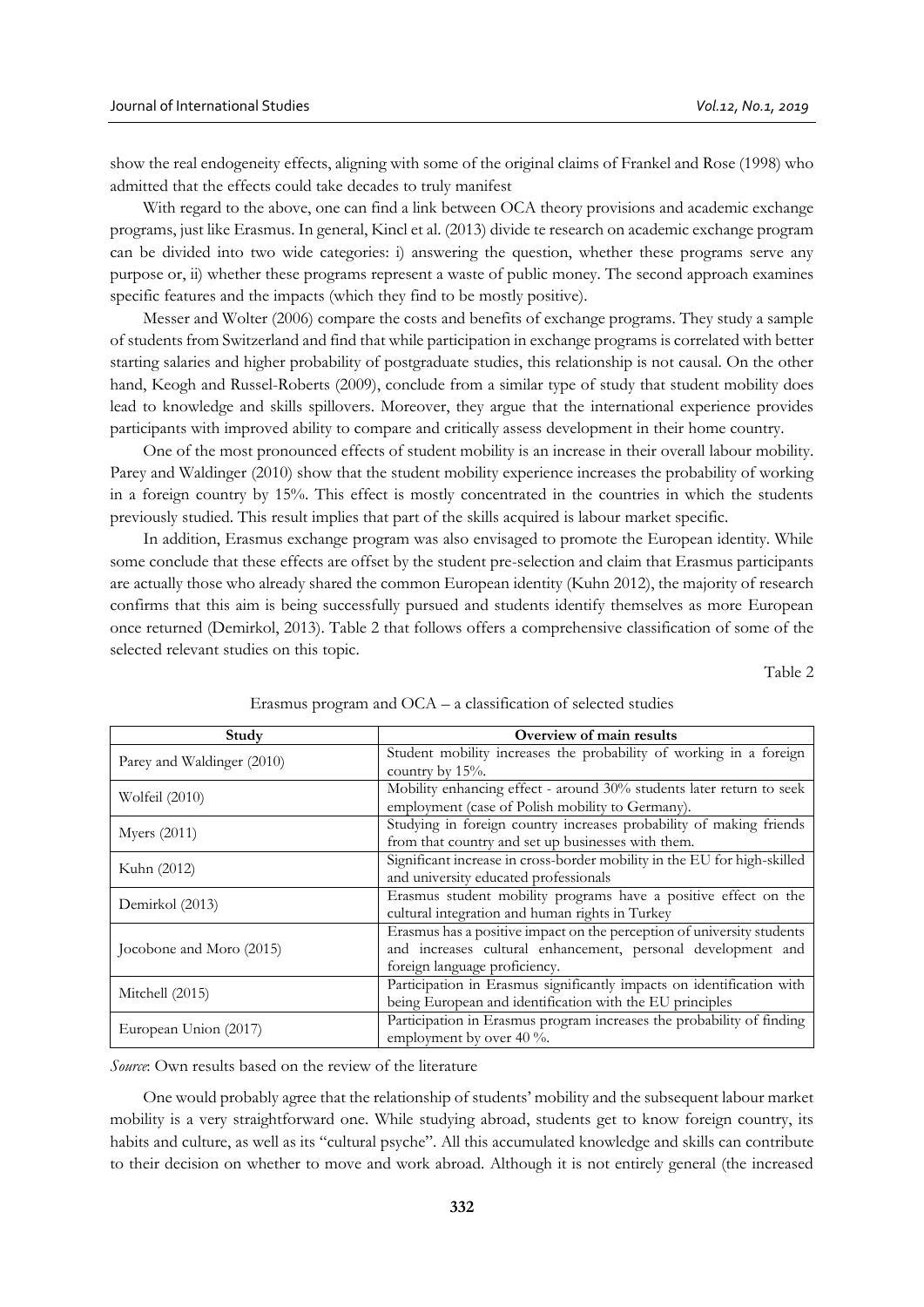willingness to migrate partially works only for the former host country) it is apparent that additional aggregation should eliminate this issue. For example, Wolfeil (2010) recorded the mobility enhancing effect using a specific case of Polish student mobility to Germany showing that around 30% students return to the country to seek employment.

Studying abroad (albeit for a short period of time) might change the consumption patterns as a result of availability of other goods and services than those available in the home country. Some of the changes disappear once the students return (the famous principle of the "cultural shock"), however others remain and make the consumer to search for foreign goods or services she or he liked when staying abroad. These preferential swings might be positively correlated with the length of the stay abroad and therefore might be significantly larger for a half-year programs that Erasmus offers. This relatively small population of apt consumers could create a demand platform for import of the goods and possibly spread the interest in these previously unknown goods throughout the rest of the population. Moreover, the period of stay abroad can also be regarded as the international trade-enhancing event due to the fact that the money spent in a foreign country (and partly paid by the EU funds) can be seen as imports. However, one should omit this effect as relatively insignificant.

David (1985) developed a theory of path-dependence and claimed that: "*it is sometimes not possible to uncover the logic (or illogic) of the world around us except by understanding how it got that way*". Indeed, at times we see that the world around us is significantly influenced by coincidence. When nobody takes the time to deal with this coincidence everything stays that way (or is path-dependent).

The same goes to the formation of political and legislative preferences which might be formed and shaped up by the previous experience. Some countries may incline to unpopular policies that prevent inflation because of the bad memory of hyperinflation, while the others may focus on fighting unemployment. These preferences can be caused by the events that occurred in the past (path-dependency) rather than rational thinking in the present. Sharing one's experience and cultural background might become a great source of inspiration and influence one's beliefs. This is similar to the results of Keogh and Russel-Roberts (2009) who studied the improved ability of critical assessment. Once people are aware of reasons that underlie different policies, they discover the freedom to choose the better one or at least understanding the one they dislike. Both these effects promote homogeneity in policy preferences.

The research in social psychology demonstrated that "*proximity, interaction and mere exposure are strong determinants of affection*" (Myers 2011). To say it differently, staying in a foreign country increases the probability of making friends from that country and establishing dense social ties. Zsembik and Beeghley (1996) show that there is a positive correlation between the ethnic solidarity and the amount of inter-ethnic ties. It might be that these results can be applied to the case of whole nations and countries. Both findings actually imply that there is a positive influence of studying in a foreign country (which includes interactions with foreigners) on personal solidarity. This effect is also propelled by the heterogeneity of nations whose students can intercept during such programmes. They get to know the culture of the host country, and they might get a chance to discover the cultures and habits of other exchange students.

Nevertheless, it is also important to note that the majority of the described and analysed effects would not take place immediately. For the effects on labour mobility to take place, it might take several years before the students join the labour market and the benefits come through. For solidarity issue, the time lag could be even longer as far as most of the students generally need to achieve a more advanced levels of their career path in order to gain stronger influence. The same applies for preferences homogeneity – as the income increases, the influence of the student exchange programs also increases, and the policy preferences become more relevant. When it comes to the openness effect, one can see that it also has a significant time lag, as far as consumption habits of individuals depend on the level of income.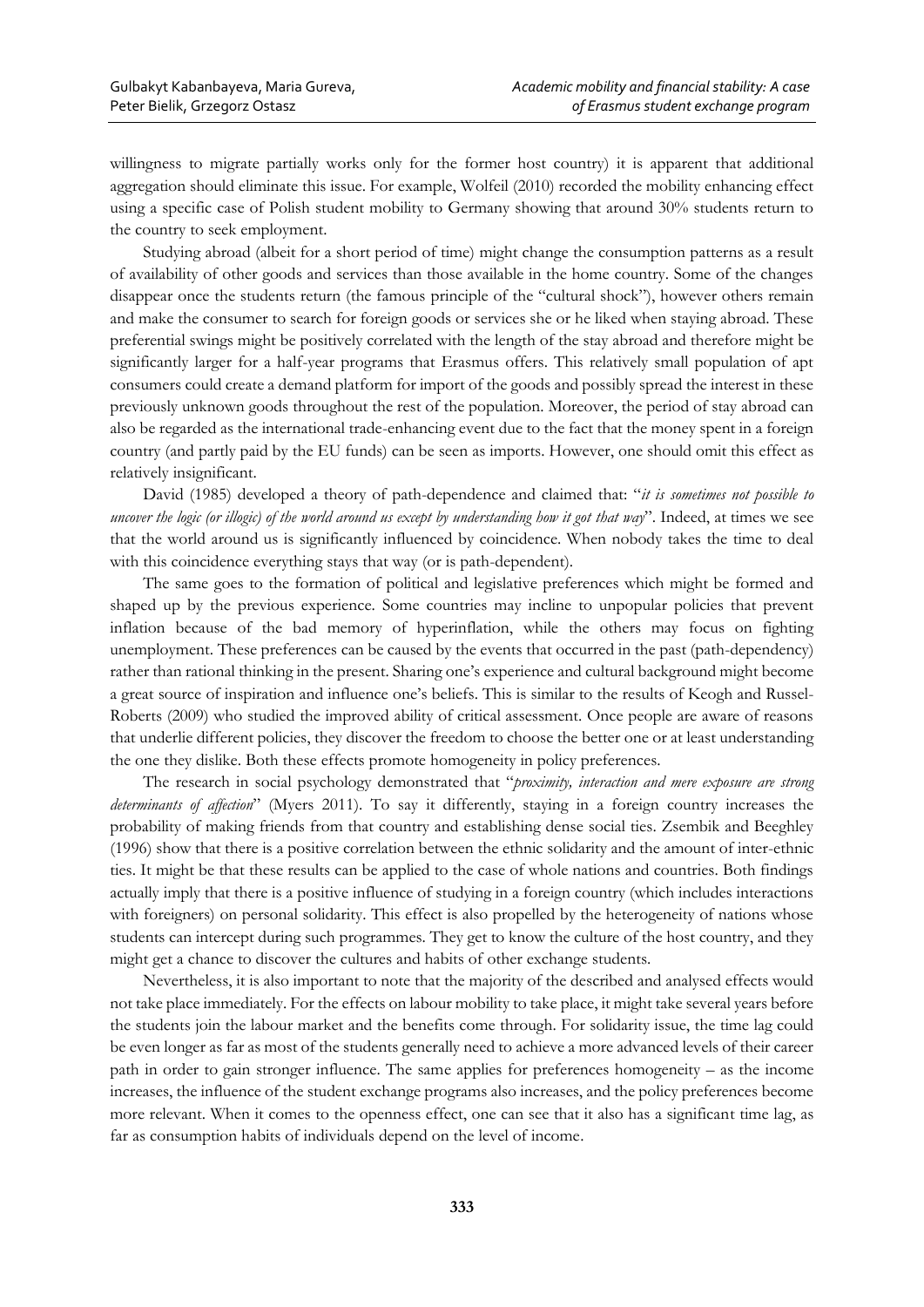## **5. CONCLUSIONS AND DISCUSSIONS**

All in all, there are numerous challenges for global education and academic mobility, which if not addressed, may impede the intended purpose of education, to foster human and economic development. In the globalized world, differences in curriculum, increasing cost of higher education, changes in the environment, government regulation, and compromised quality and purpose of education, are major challenges to global education and academic mobility. To address these challenges, it is important for the academic institutions, governments, and governmental agencies, to work together with other stakeholders to mitigate the challenges and ensure that education, at the global level, fosters human and economic development.

Our results show that the student exchange programs (represented in our case by EU Erasmus program) might have a considerable effect on several of the seven OCA criteria. Moreover, we determine that they are affected by a foreign study experience in a positive way. In addition, we show student exchange programs such as Erasmus have a beneficial impact on the long-term stability of EMU and that they might actually decrease the costs of economic shocks or recessions.

It appears that the benefits of an academic experience abroad could be expressed in a form of seven key criteria: (i) on the personal level the participants of the student exchange programs can improve their employability, (ii) academic exchange programs serve as a platform for learning new and improving current foreign language skills, (iii) the participants of academic exchange programs improve their self-sufficiency, (iv) and train intercultural skills; further, (v) academic exchange programs enable universities to exchange best practise, (vi) academic exchange programs allow to compare results and identify their strengths and weaknesses, (vii) academic exchange programs make the learning process more transparent. Apart from the mentioned benefits it could also be possibly used as a long-run policy tool to improve the stability of Eurozone and decrease costs of asymmetric shocks. We might conclude that student mobility improves the overall standing in the OCA criteria and increases economic and financial stability.

#### **REFERENCES**

- Altbach, P., & Knight, J. (2007). The internationalization of higher education: Motivations and realities. *Journal of Studies in International Education, 11*(3-4), 290-305. doi: 10.1177/1028315307303542
- Baldwin, R., & Wyplosz, C. (2012). *The economics of European integration, 4th edition*. Berkshire: McGraw-Hill, London.
- Basillote, L., Gradus, Y., Lamb, J., Sharoni, T., & Thing, M. (2016). *Singapore's Higher Education Cluster*. Harvard Business School. Retrieved from: https://www.isc.hbs.edu/resources/courses/moc-course-atharvard/Documents/pdf/student-projects/Singapore%20Higher%20Education%202016.pdf
- Chamberlin, G. (2015). Coordinating Monetary and Fiscal Policies in the Open Economy. *International Economics Letters, 4*(1), 15-25. doi: 10.24984/iel.2015.4.1.2
- Collins, F. L., Ho, K. C., Ishikawa, M., & Ma, A. H. S. (2017). International student mobility and after‐study lives: the portability and prospects of overseas education in Asia. *Population, Space and Place, 23*(4), e2029. doi: 10.1002/psp.2029
- Daniela, L., Visvizi, A., Gutiérrez-Braojos, C., & Lytras, M. (2018). Sustainable Higher Education and Technology-Enhanced Learning (TEL*). Sustainability, 10*(11), 3883. doi: 10.3390/su10113883
- De Luna Gallardo, G., Korneeva, E., & Strielkowski, W. (2016). Integration of migrants in the EU: lessons and implications for the EU migration policies. *Journal of International Studies, 9*(2), 244-253. doi:10.14254/2071- 8330.2016/9-2/19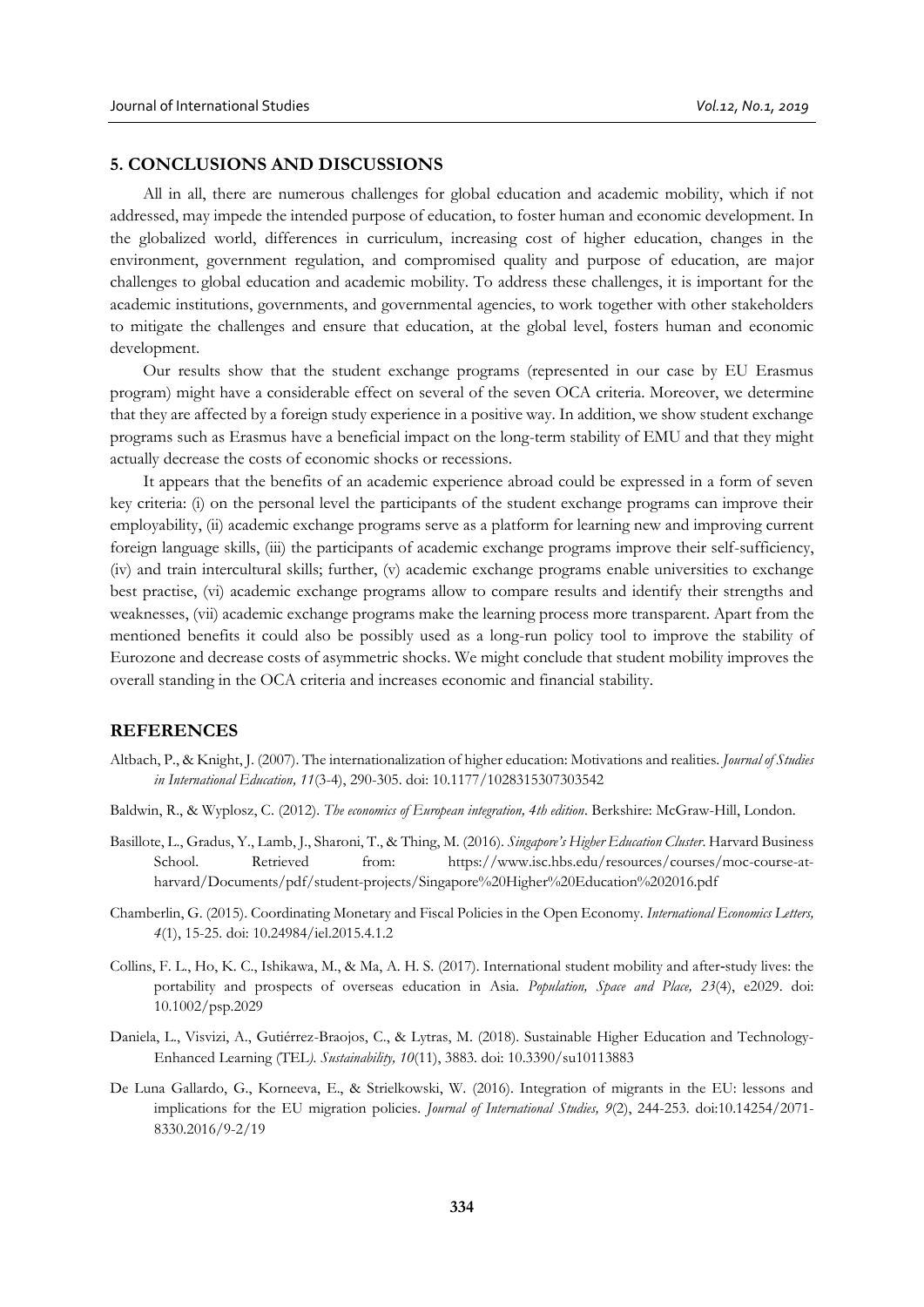- Demirkol, A. Y. (2013). The role of educational mobility programs in cultural integration: A study on the attitudes of Erasmus students in Turkey toward the accession of Turkey to European Union. *The Anthropologist, 16*(3), 653- 661. doi: 10.1080/09720073.2013.11891390
- Elken, M. (2017). Standardization of (higher) education in Europe–policy coordination 2.0?. *Policy and Society, 36*(1), 127-142. doi: 10.1080/14494035.2017.1278873
- European Commission (2013). *Figures and documents*. Retrieved from: http://ec.europa.eu/budget/mff/figures/index\_en.cfm
- European Funding Guide (2018). How much money can you get on the Erasmus+ programme? Retrieved from: http://www.european-funding-guide.eu/articles/financing-tips/how-much-money-can-you-get-erasmusprogramme (accessed on 2 December 2018)
- European Union (2017). The Erasmus Impact study. Retrieved from: https://publications.europa.eu/en/publicationdetail/-/publication/13031399-9fd4-11e5-8781-01aa75ed71a1
- Fidrmuc J. (2004). The endogeneity of the optimum currency area criteria, intra-industry trade, and EMU enlargement. *Contemporary Economic Policy, 22*(1), 1–12. doi: 10.1093/cep/byh001
- Frankel J., & Rose, A. (1998). The Endogeneity of the Optimum Currency Area Criteria. *The Economic Journal, 108*(449), 1009–1025. doi: 10.1111/1468-0297.00327
- Golob, T., & Makarovič, M. (2018). Student Mobility and Transnational Social Ties as Factors of Reflexivity. *Social Sciences, 7*(3), 46. doi: 10.3390/socsci7030046
- González, C. R., Bustillo Mesanza, R., & Mariel, P. (2011). The determinants of international student mobility flows: an empirical study on the Erasmus programme. *Higher Education, 62*(4), 413-430. doi: 10.1007/s10734-010- 9396-5
- Grove, J. (2013). Horizon 2020 and Erasmus budgets approved. Times Higher Education. Retrieved from: http://www.timeshighereducation.co.uk/news/horizon-2020-and-erasmus-budgetsapproved/2009234.article
- Gulicheva, E., & Osipova, M. (2017). Program-target method of pricing for international educational services. Czech *Journal of Social Sciences, Business and Economics, 6*(1), 21-27. doi: 10.24984/cjssbe.2017.6.1.3
- Harrison Neil. 2018. Using the Lens of 'Possible Selves' to Explore Access to Higher Education: A New Conceptual Model for Practice, Policy, and Research. *Social Sciences, 7*(10), 209. doi: 10.3390/socsci7100209
- Hendry, A., Hays, G., Challinor, K., & Lynch, D. (2017). Undertaking Educational Research Following the Introduction, Implementation, Evolution, and Hybridization of Constructivist Instructional Models in an Australian PBL High School. *Interdisciplinary Journal of Problem-Based Learning, 11*(2), 7. doi: 10.7771/1541- 5015.1688
- Hronec, S., & Štrangfeldová, J. (2013). Socio-Economic Effects of Education in the Context of Economic Return. *The New Educational Review, 32*(2), 172-183.
- Jacobone, V., & Moro, G. (2015). Evaluating the impact of the Erasmus programme: skills and European identity. *Assessment & Evaluation in Higher Education, 40*(2), 309-328. https://doi.org/10.1080/02602938.2014.909005
- Kahle, J., Risch, K., Wanke, A., & Lang, D. (2018). Strategic Networking for Sustainability: Lessons Learned from Two Case Studies in Higher Education. *Sustainability, 10*(12), 4646. doi: 10.3390/su10124646
- Kalyugina, S., Strielkowski, W., Ushvitsky, L., & Astachova, E. (2015). Sustainable and secure development: facet of personal financial issues. *Journal of Security & Sustainability Issues, 5*(2), 297-304. doi: 10.9770/jssi.2015.5.2(14)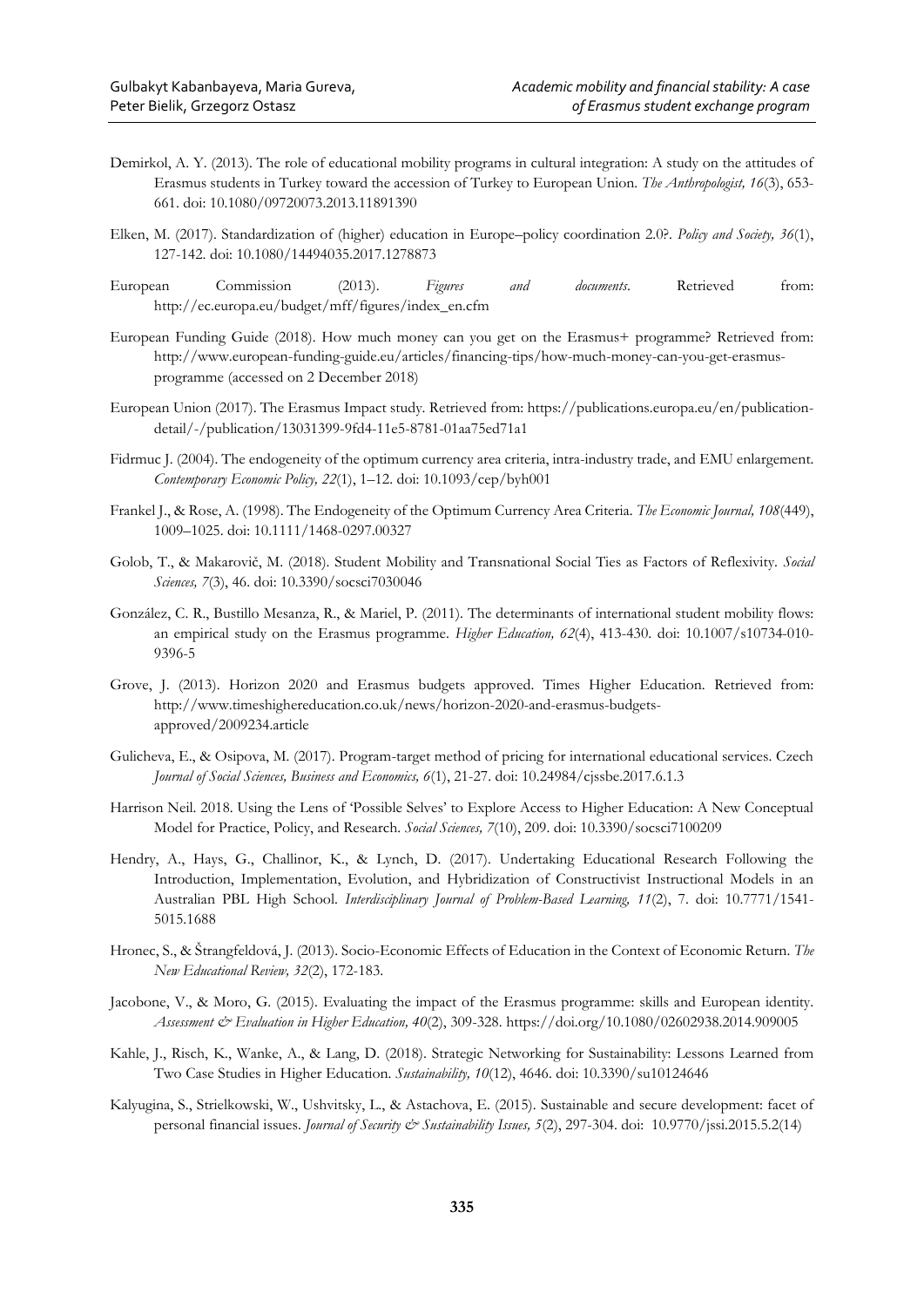- Kennen, P. (1994). *The Theory of Optimum Currency Areas: An Eclectic View. In Exchange Rates and the Monetary System*. Aldershot, England: Edward Elgar Publishing Limited, 41–60.
- Keogh, J., & Russel-Roberts, E. (2009). Exchange programmes and student mobility: Meeting student's expectations or an expensive holiday?. *Nurse Education Today, 29*(1), 108-116. doi: 10.1016/j.nedt.2008.07.006
- Kincl, T., Novák, M., & Štrach, P. (2013). A cross-cultural study of online marketing in international higher education– a keyword analysis. *New Educational Review, 32*(2), 49-65.
- Knight, J. (2013). The changing landscape of higher education internationalization for better or worse?. *Perspectives: Policy and practice in Higher Education, 17*(3), 84-90. doi: 10.1080/13603108.2012.753957
- Kuhn, T. (2012). Why educational exchange programmes miss their mark: Cross-border mobility, education and European identity. *JCMS: Journal of Common Market Studies, 50*(6), 994-1010. doi: 10.1111/j.1468- 5965.2012.02286.x
- Lim, S., & Pham, B. (2016). Digital Connections and Disjunctures of Migrant Students. *Identities and Subjectivities, 4*, 315- 331. doi: 10.1007/978-981-287-023-0\_6
- Magrane, D., Morahan, P., Ambrose, S., & Dannels, S. (2018). Competencies and Practices in Academic Engineering Leadership Development: *Lessons from a National Survey. Social Sciences, 7*(10), 171. doi: 10.3390/socsci7100171
- Mathew, R., & Balachandran, U. (2018). Comparison of the Educational System in Singapore and India and How India Can Reform Its Current Practices to Improve the Quality of Learning. *International Journal of Advanced Research and Development, 3*(1), 245-248
- Matthes, J. (2009). Ten years EMU Reality test for the OCA endogeneity hypothesis, economic divergences and future challenges. *Intereconomics, 44*(2), 114–128. doi: 10.1007/s10272-009-0285-z
- Messer, D., & Wolter, S. C. (2007). Are student exchange programs worth it?. *Higher Education, 54*(5), 647-663. doi: 10.1007/s10734-006-9016-6
- Mitchell, K. (2015). Rethinking the 'Erasmus Effect' on European Identity*. JCMS: Journal of Common Market Studies, 53*(2), 330-348. doi: 10.1111/jcms.12152
- Mongelli, F. P. (2005). What is European Economic and Monetary Union Telling Us About the Properties of Optimum Currency Areas?. *Journal of Common Market Studies, 43*(3), 607–635. doi: 10.1111/j.0021-9886.2005.00571.x
- Mundell, R. (1961). A Theory of Optimum Currency Areas. *The American Economic Review, 51*(4), 657–665.
- Myers, D. (2011). *Exploring Social Psychology*. 6th edition, McGraw-Hill, New York.
- Oprea, O-R., & Stoica, O. (2018). Capital Markets Integration and Economic Growth. *Montenegrin Journal of Economics, 14*(3), 23-35. doi: 10.14254/1800-5845/2018.14-3.2
- Papatsiba, V. (2009). European higher education policy and the formation of entrepreneurial students as future European citizens. *European Educational Research Journal, 8*(2), 189-203. doi: 10.2304/eerj.2009.8.2.189
- Parey, M., & Waldinger, F. (2010). Studying abroad and the effect on international labour market mobility: Evidence from the introduction of ERASMUS. *The Economic Journal, 121*(551), 194-222. doi: 10.1111/j.1468- 0297.2010.02369.x
- Pépin, L. (2007). The History of EU Cooperation in the Field of Education and Training: how lifelong learning became a strategic objective. *European Journal of Education, 42*(1), 121-132. doi: 10.1111/j.1465-3435.2007.00288.x
- Quah, C-H. (2016). Germany versus the United States: Monetary dominance in the Eurozone. *Economies, 4*(2), 8. doi:10.3390/economies4020008